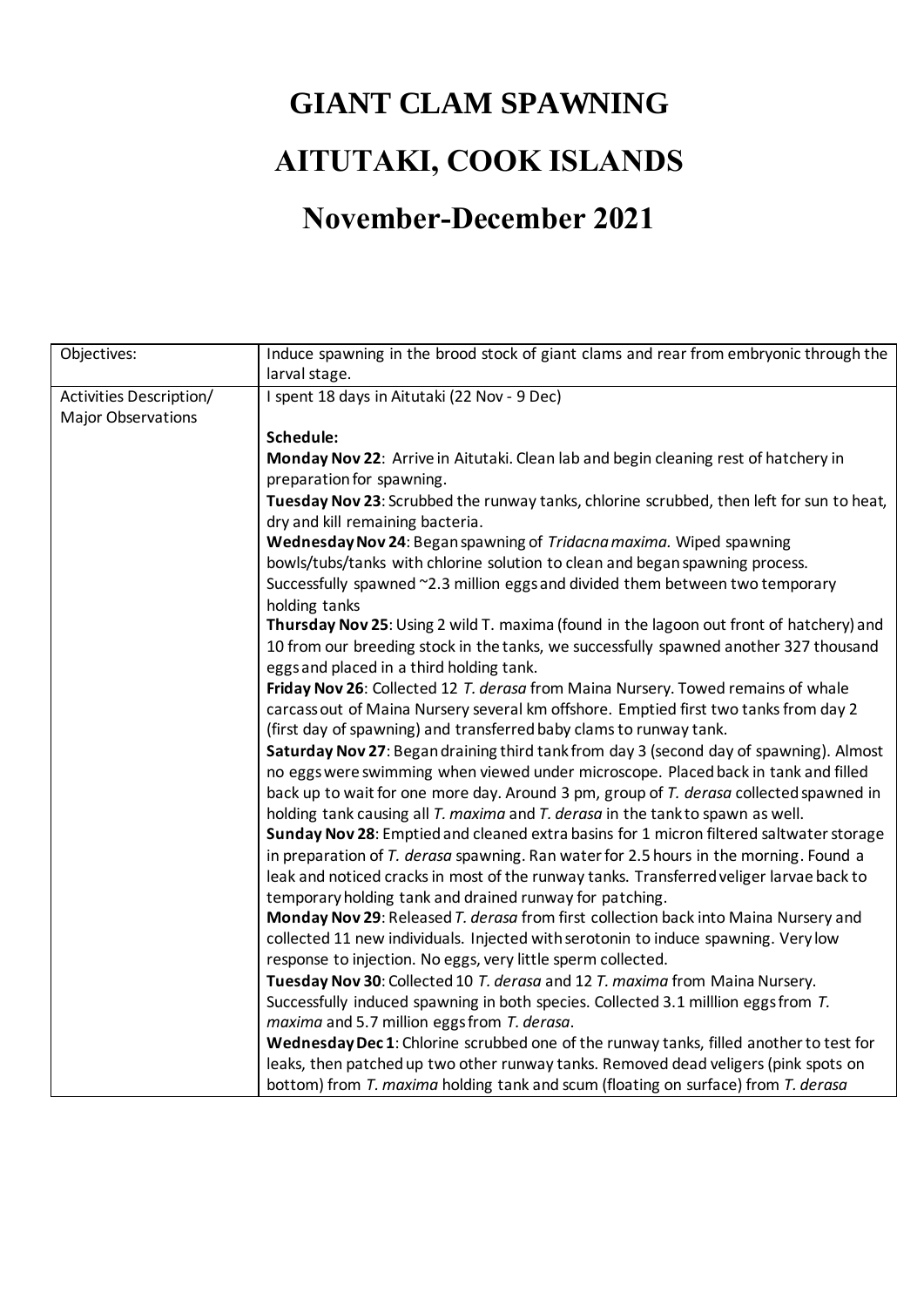| holding tank.                                                                                                                                                                         |
|---------------------------------------------------------------------------------------------------------------------------------------------------------------------------------------|
| Thursday Dec 2: Syphoned out any dead veligers on bottom of tanks. Filled two tanks to                                                                                                |
| test if they will hold water from patching. Check life cycle process of both species under<br>microscope.                                                                             |
| Friday Dec 3: Cleaned, chlorine scrubbed, and filled two runway tanks. Then, transferred                                                                                              |
| 71,000 T. derasa and 77,000 T. maxima to the runways from the temporary holding                                                                                                       |
| tanks. Sacrificed one T. maxima and one T. derasa for feeding                                                                                                                         |
| Saturday Dec 4: Removed dead bugs from tanks, ran filter for 2 hours and checked air                                                                                                  |
| flow to tanks                                                                                                                                                                         |
| Sunday Dec 5: Repeated Day 4. Fed clams.                                                                                                                                              |
| Monday Dec 6: Collected 10 T. derasa from Maina Nursery. Cleaned the shells then                                                                                                      |
| placed in tank with brood stock for overnight. Cleaned all basins and prepared for                                                                                                    |
| spawning                                                                                                                                                                              |
| Tuesday Dec 7: Attempted spawning for T. derasa. None produced any eggs. Cleaned                                                                                                      |
| equipment again and prepared for spawning for T. maxima on Wednesday                                                                                                                  |
| Wednesday Dec 8: Carried out spawning for T. maxima. Successfully produced 1.14                                                                                                       |
| million fertilized eggs. Used plunger (pole attached to flat, plastic disk with holes in it) to                                                                                       |
| circulate the eggs and oxygenate the water every couple of hours.                                                                                                                     |
| Thursday Dec 9: Checked on clams from previous and recent spawning. Fed clams for last                                                                                                |
| time. Prepared for flight back to Rarotonga                                                                                                                                           |
| Notes: Before any clams were used for spawning, the shells were scrubbed free of any                                                                                                  |
| snails or algae growth on the outside. They were then scrubbed again with a chlorine                                                                                                  |
| solution and set in the sun to dry and kill any bacterial growth before being placed in 1                                                                                             |
| micron filtered saltwater.                                                                                                                                                            |
|                                                                                                                                                                                       |
| Observations: T. derasa typically spawned 1 day after collection from Maina Nursery                                                                                                   |
| after heat stress from transferring from the nursery to the hatchery. Some of them still                                                                                              |
| needed to be induced for spawning, others began spawning without the need for                                                                                                         |
| serotonin injections. Additionally, injections of serotonin was easier from underneath for<br>T. maxima as this put the gonads closer to injection point and removed waiting time for |
| the clams to open up.                                                                                                                                                                 |
|                                                                                                                                                                                       |
| Additional Observations: Spawning typically occurred in the mid to late afternoons when                                                                                               |
| the temperature was hottest. This might suggest that multiple consecutive hot and sunny                                                                                               |
| days are ideal for spawning T. derasa and at least one hot/sunny day for T. maxima.                                                                                                   |
|                                                                                                                                                                                       |
| Other Observations: There was a humpback whale carcass that had been stuck on the                                                                                                     |
| reef in Maina Nursery. When collecting T. derasa for spawning, the bones from the                                                                                                     |
| carcass were found on a coral bommie nearby. The fat and skin had detached from the                                                                                                   |
| bones and had floated closer towards the reef crest to the west of where the bones were                                                                                               |
| located. A rope was wrapped around a portion of the remains and was then towed out of                                                                                                 |
| the lagoon 2 km offshore.                                                                                                                                                             |
|                                                                                                                                                                                       |
|                                                                                                                                                                                       |